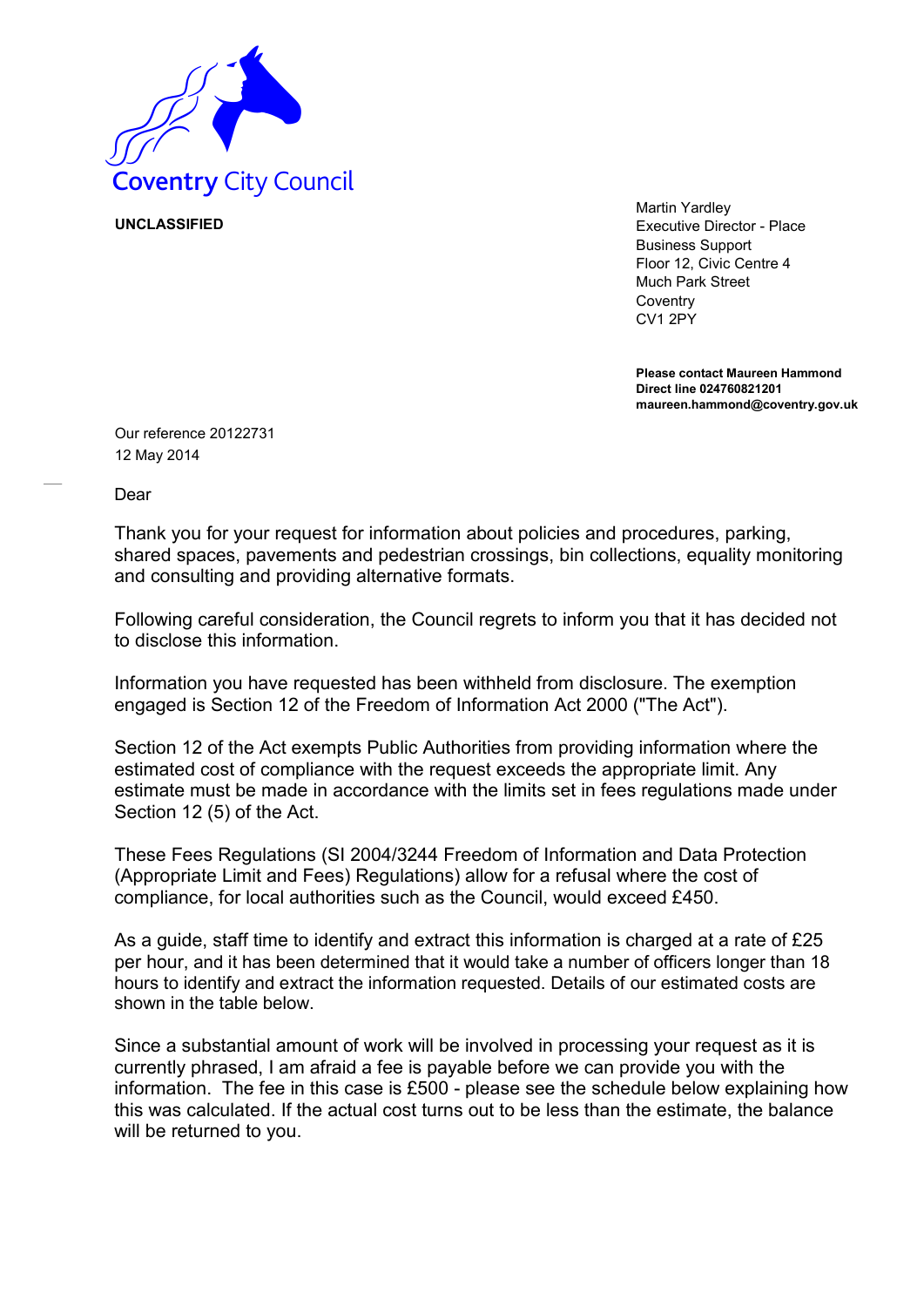|                                                   | <b>CHARGE MADE</b>                                                                                                                                  |
|---------------------------------------------------|-----------------------------------------------------------------------------------------------------------------------------------------------------|
| <b>DISBURSEMENTS</b>                              |                                                                                                                                                     |
| COST OF COMPLYING WITH THE<br><b>REQUEST</b>      | To be charged at a rate of £25 per hour of<br>officer time estimated to be spent<br>identifying, retrieving and extracting<br>requested information |
| <b>PHOTOCOPYING</b>                               | Not applicable                                                                                                                                      |
| POSTAGE AND OTHER FORMS OF<br><b>TRANSMISSION</b> | Not applicable                                                                                                                                      |
| VAT (IF APPLICABLE)                               | As appropriate                                                                                                                                      |
| <b>TOTAL</b>                                      | £500.00                                                                                                                                             |

Payment can also be made using the online payment facility on the [Council web site.](http://www.coventry.gov.uk/)

To do this, go to 'Pay Online' and sele**ct** - **Freedom of Information request. Please insert your request reference number (20122731)** in the 'Account' box.

While the legislation allows the Council 20 working days to respond to your request from the date of its receipt, this time limit is suspended until we receive payment.

As soon as we receive your payment we will begin work on your request (please be aware that payments take at least three working days from receipt to clear). Alternatively, if you do not want to pay online, please make cheques payable to **Coventry City Council** and send to the address given below.

If we do not receive your payment by 9 August 2014, we will consider your request closed and no further action will be taken by the Council.

If you have any other issues relating to this request please do not hesitate to contact me on 02476 831201.

If you can narrow down or perhaps re-focus your request, the Council will re-consider it.

To help you do this you may wish to:

- Look at the latest Freedom of Information responses issued by the Council on our [disclosure log](http://www.coventry.gov.uk/foieirrequests) or browse through the [Council's Publication Scheme](http://www.coventry.gov.uk/info/200031/data_protection_and_freedom_of_information/380/publication_scheme) and see if this would help you to identify more precise questions;
- Have a look at [Facts about Coventry](http://www.facts-about-coventry.com/)
- Look at the reusable [Open Data](http://www.coventry.gov.uk/a_to_z/service/824/open_data) already published by the Council

If you are unhappy with the outcome or handling of your request you should write to us within 40 working days of the date of this letter:

Information Governance Council House, Room 21a